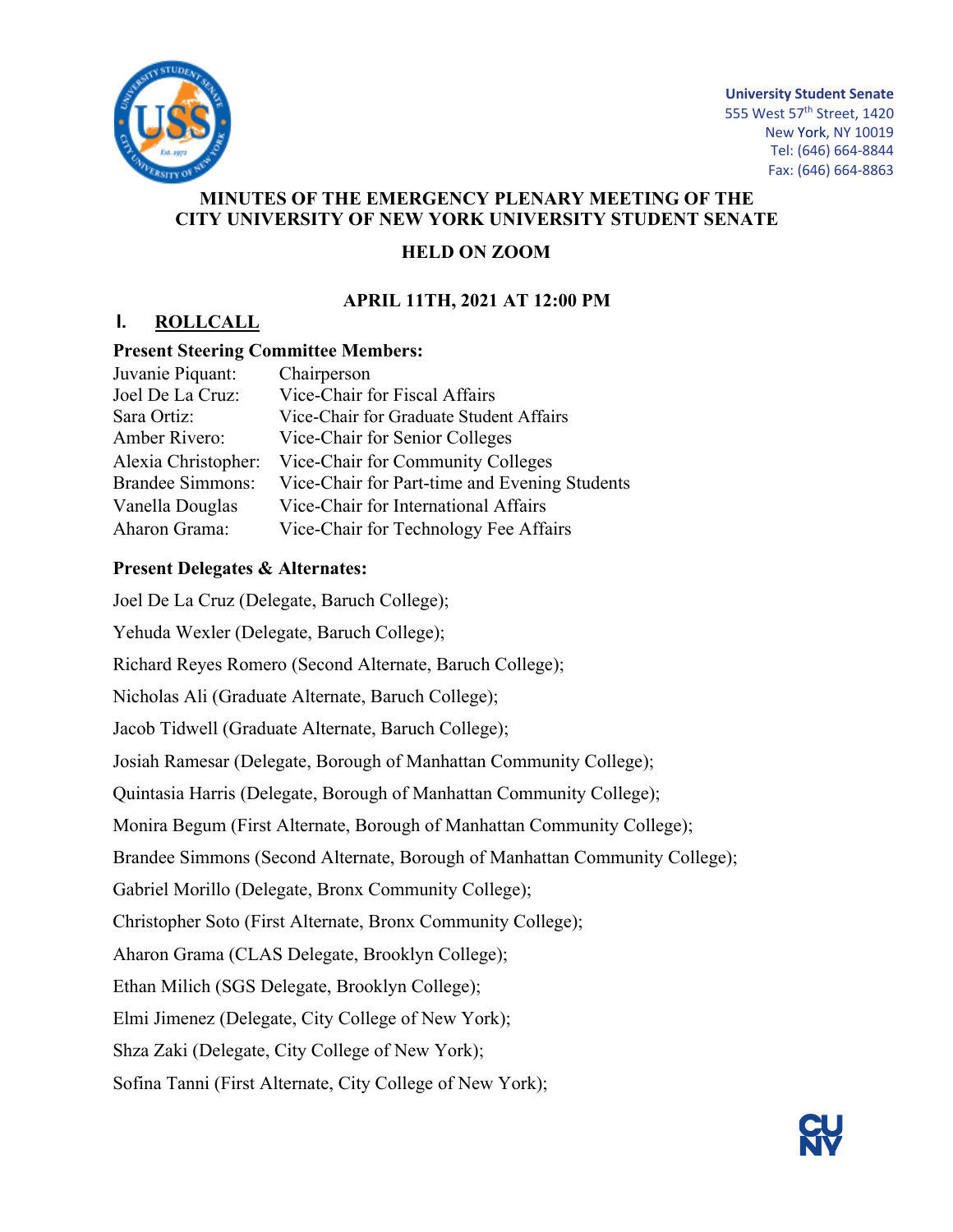Andrew Salmieri (Second Alternate, City College of New York); Nicole Agu (Delegate, College of Staten Island); Petra Gregory (First Alternate, College of Staten Island); Shawn Abraham (Second Alternate, College of Staten Island); Sara Ortiz (Graduate Delegate, CUNY Graduate Center); Dannelly Rodriguez (Graduate Delegate, CUNY School of Law); Nerdeen Mohsen (Graduate Alternate, CUNY School of Law); Bonaparte Pierre (Delegate, CUNY School of Professional Studies); Justin Sanchez (Delegate, CUNY School of Labor and Urban Studies); Eriam Lopez (Graduate Alternate, CUNY School of Labor and Urban Studies); Muhammed Tekanyi (Graduate Delegate, CUNY School of Public Health); Jeraine Nieves-Morales (Delegate, Guttman Community College); Charles Dour (Delegate, Hostos Community College); Brian Carter (Delegate, Hostos Community College); Monsita Colon (First Alternate, Hostos Community College); Kayla Benjamin (Delegate, Hunter College); Alexis Fisher (Delegate, Hunter College); Devashish Basnet (First Alternate, Hunter College); Hannah Kavanagh (Second Alternate, Hunter College); Tayvhon Pierce (Delegate, John Jay College); Amber Rivero (Delegate, John Jay College); Avijit Roy (First Alternate, John Jay College); Andrew Berezhansky (Second Alternate, John Jay College); Saaif Alam (Graduate Delegate, John Jay College); Sharon Solomon (Graduate Alternate, John Jay College); Alexia Christopher (Delegate, Kingsborough Community College); Annette Cruz Gonzalez (Delegate, LaGuardia Community College); Mary Rodriguez (Delegate, LaGuardia Community College); Fehim Hoti (First Alternate, LaGuardia Community College); Tsering Lama (Second Alternate, LaGuardia Community College);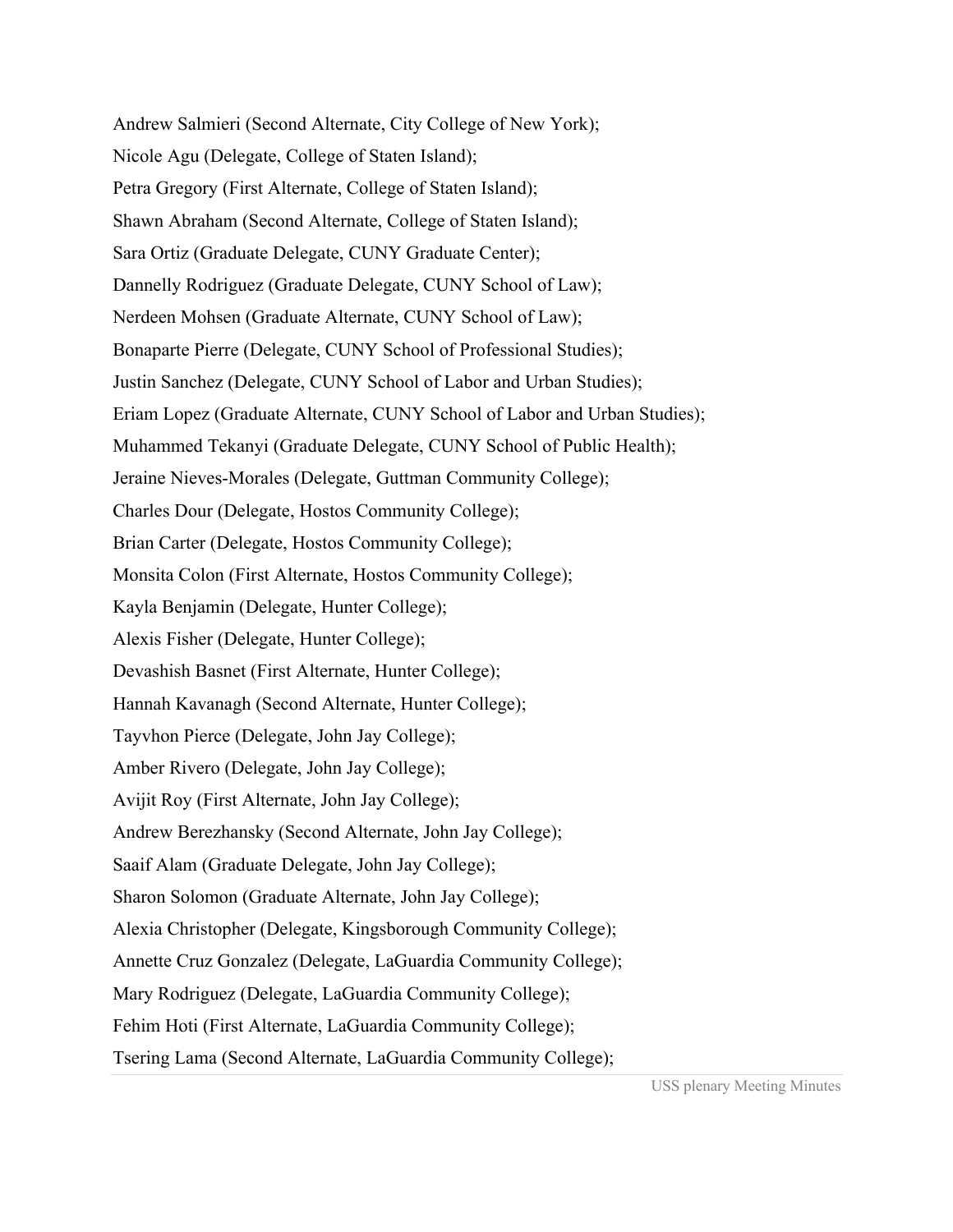Jainee Carrasco (Delegate, Lehman College); Cristian Valdovinos (Delegate, Lehman College); Gugeeta Cheetram (First Alternate, Lehman College); Sumana Ali (Second Alternate, Lehman College); Kenneth Lee (Second Alternate, Medgar Evers College); Juvanie Piquant (Delegate, NYCCT); Ngozi Okonkwo (Delegate, NYCCT); Vanella Douglas (First Alternate, NYCCT); Frankie Lachapelle (Second Alternate, NYCCT); Alihaider Hassan (Delegate, Queens College); Joseph Cobourne (Delegate, Queens College); Enrique Peña (Second Alternate, Queens College); Arnab Sharma (Delegate, Queensborough Community College); Wayne Dawkins (Delegate, York College); Tiandra Thompson (Delegate, York College); Deanna St Hillaire (First Alternate, York College); Aarionna McGlashing (Second Alternate, York College);

## **University Student Senate Staff:**

Jasper Diaz, Legislative Director

## **CUNY Central Office of Student Affairs:**

Joseph Awadjie, University Liaison to the University Student Senate

#### **University Faculty Senate:**

Professor Kimora, Member of the Executive Committee (EC) of the CUNY University Faculty Senate (UFS) Professor Hugo Fernandez, CUNY University Faculty Senate (UFS)

## **Guests:**

Mark Roy, York College

## **Call to order:**

Chairperson Piquant called the meeting to order at 12:30 PM and begins opening remarks.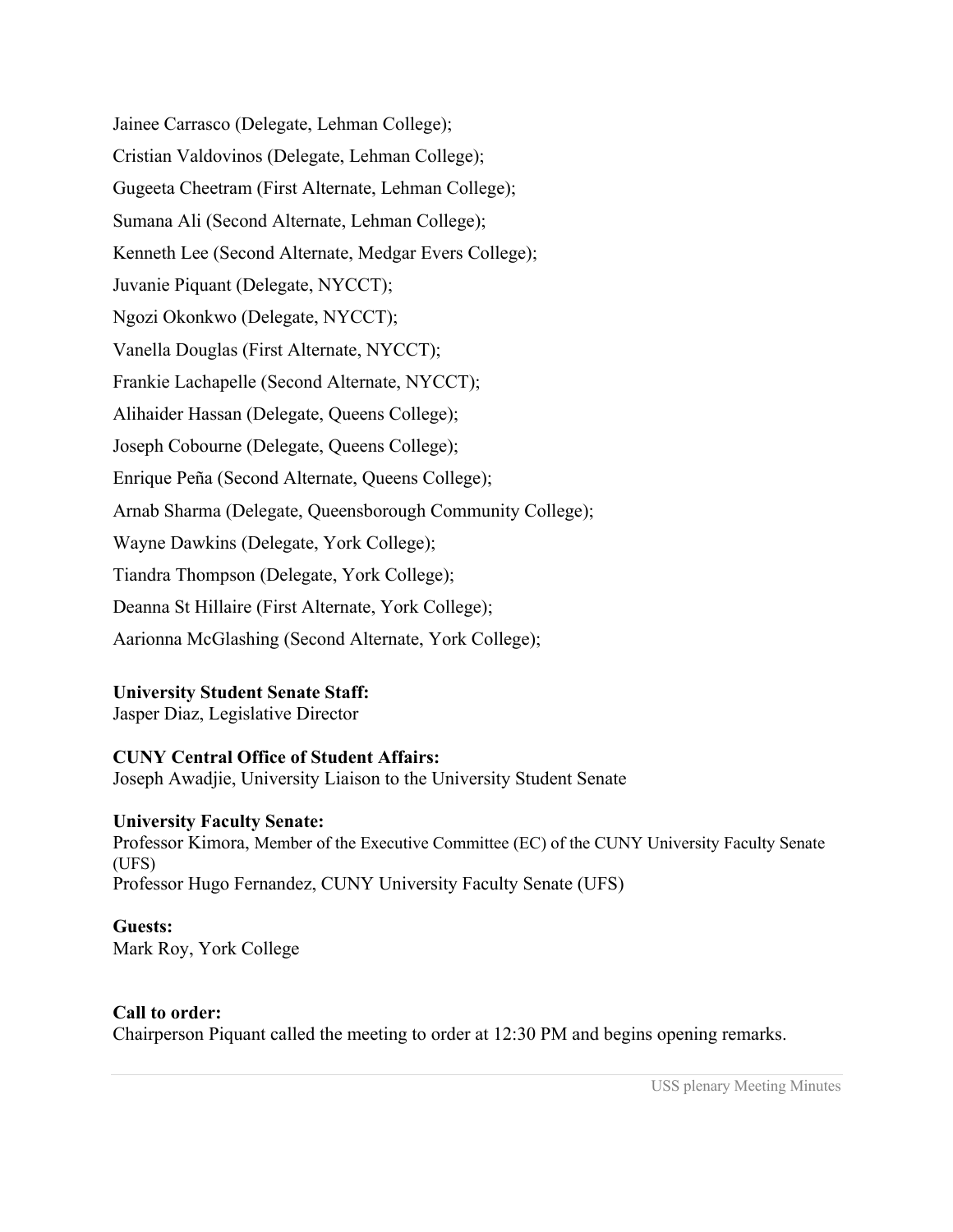## **AGENDA**

- I. ROLL CALL
- II. APPROVAL OF THE AGENDA
- III. APPROVAL OF THE MINUTES
- IV. APPROVAL OF RESOLUTIONS
	- A. Condemning Anti-Semitism and Supporting the CUNY Jewish Community
	- B. Supporting CUNY's Jewish Community, Working to Build Meaningful Mechanisms to End Racism and Bigotry and Opposing the IHRA Working Definition of Antisemitism
	- C. Flexible Grading Policy for the Remainder of the Pandemic
	- D. Demanding a Safe Vessel for Hudson Yards
- V. CHAIRPERSON'S REPORT
- VI. OPEN TABLE
- VII. ADJOURNMENT

## **I. ROLL CALL**

48 Voting Members and Alternates Present, 46 Voting Members and Alternates Absent. Quorum reached in order to proceed with the meeting and for voting purposes.

## **II. APPROVAL OF THE AGENDA**

Sen. Saaif Alam from John Jay College moved a motion to approve the agenda. Sen. Shawn Abraham from College of Staten Island, second. Vice Chair Aharon Grama from New York City College of Technology motions to move the table to bring forth the resolutions brought forth by Vice Chair's Amber Rivero of John Jay College and Joel De La Cruz of Baruch College, and that it be referred to a committee made up of the members Sen. Nerdeen Mohsen of CUNY Law, Sen. Amber Rivero of John Jay College, Sen. Ethan Milich of Brooklyn College, Vice Chair Sara Ortiz of CUNY Grad Center, Vice Chair Sumana Ali of Lehman College, Vice Chair Joel De La Cruz of Baruch College, and Sen. Yehuda Wexler of Baruch College. The chair of the committee will be determined by an internal committee vote, will follow executive session rules and will not discuss publicly its progress. Sen. Ethan Milich from Brooklyn College second the motion. Sen. Alihaider Hassan from Queens College motions to approve members of the USS Ethics Committee. Vice Chair Grama explains reasoning behind his motion that the resolutions should be referred to a committee which will eventually make a new full recommendation, and that the plenary should only be voting on one recommendation made by that committee (due to contradictory resolutions currently being introduced). Discussion on motion follows. Sen. Dannelly Rodriguez from CUNY School of Law motions to end debate and move forward with a vote, Sen. Annette Gonzalez from LaGuardia Community College second. The motion fails with roll call vote of 20 yays, 11 nays, and 6 abstentions. The motion does not carry. Chair Piquant continues meeting with the Speakers List. Plenary then moves to a vote in regards to Vice Chair Grama's motion to refer both resolutions to committee. The motion fails with roll call vote of 10 yays, 26 nays, and 3 abstentions. Chair Piquant moves to add the appointment of Fidel Osorio as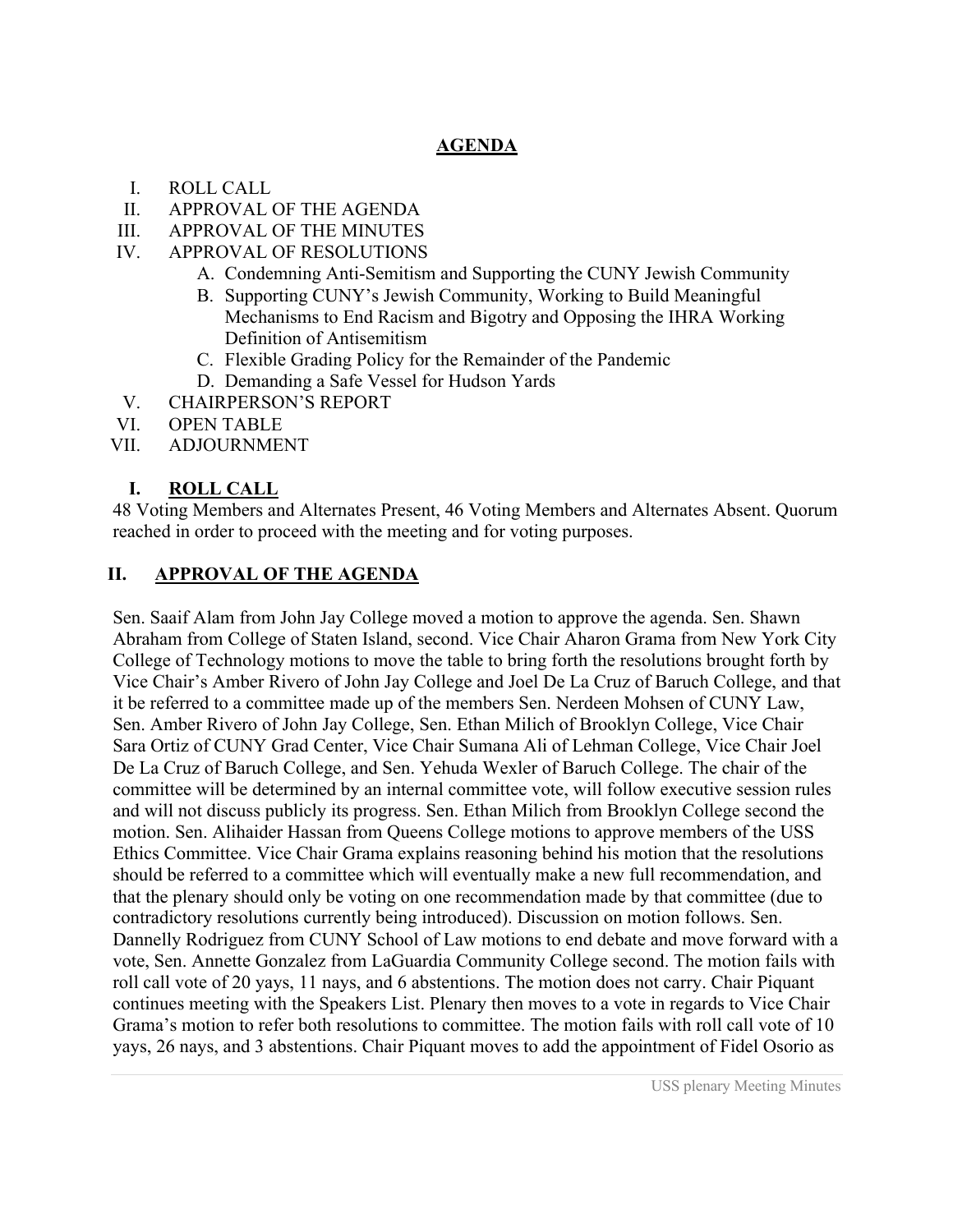interim Parliamentarian, to the April 11<sup>th</sup> Plenary Agenda. Vice Chair Grama second. Motion passes unanimously. Vice Chair Grama motions to move the adding of members of the USS Ethics Committee to the end of the Plenary Agenda. Vice Chair De La Cruz second.

Chairwoman Piquant reaffirms USS Plenary will be voting on Sen. Hassan's motion to add members to the USS Ethics Committee. Vice Chair Grama's motion was to amend Sen. Hassan's motion and move the approval of additional Ethics Committee members to the end of the Plenary Agenda. Chairwoman Piquant asks if anyone wishes to second this motion. Vice Chair De La Cruz second. Motion passes with 1 nay vote. Chairwoman Piquant moves to approve the USS April 11th Plenary Agenda. Sen. Gugeeta Cheetram second. Motion passes unanimously.

## **III. APPROVAL OF INTERIM PARLIAMENTARIAN**

Vice Chair Grama motions to approve the appointment of Fidel Del Osorio as Interim Parliamentarian. Sen. Cheetram second. Motion passes unanimously.

After much discussion on procedural issues, Chairwoman Piquant moves a motion for the Plenary to go into recess. Sen. De La Cruz second. Sen. Petra Gregory motions to end debate, Vice Chair Vanella Douglas second. Motion to end debate is approved unanimously. Chairwoman Piquant moves to hold voice vote for the Plenary to go into recess. Motion fails followed by roll call vote. The motion fails with 4 yays, 31 nays, and 1 abstention.

# **IV. APPROVAL OF THE MINUTES**

Chairwoman Piquant states that minutes were not finalized and USS Plenary will need to approve in upcoming emergency meeting. Vice Chair Grama moves to table the approval of the minutes, Sen. Cheetram second. Motion passes unanimously.

## **V. CONFIRMATION OF APPOINTMENT OF ADDITIONAL VOTING MEMBER TO USS ETHICS COMMITTEE**

Chairwoman Piquant moves to discuss the approval of adding Sen. Shza Zaki to the USS Ethics Committee. After agreement on qualifications and merits of adding Sen. Shza Zaki to the USS Ethics Committee, the chair moves forward to add Sen. Zaki as a voting member to the committee. Vice Chair Grama second. Motion passes unanimously.

## **VI. APPROVAL OF RESOLUTIONS A. CONDEMNING ANTI-SEMITISM AND SUPPORTING THE CUNY JEWISH COMMUNITY**

Chairwoman Piquant moves to allow the sponsors of the resolution to speak. Sen. Yehuda Wexler motions to add amendment to resolution, Vice Chair De La Cruz second. Sen. Wexler presents on resolution. After debate, Vice Chair Grama motions to refer the newly amended resolution to a proposed committee, Sen. Milich second.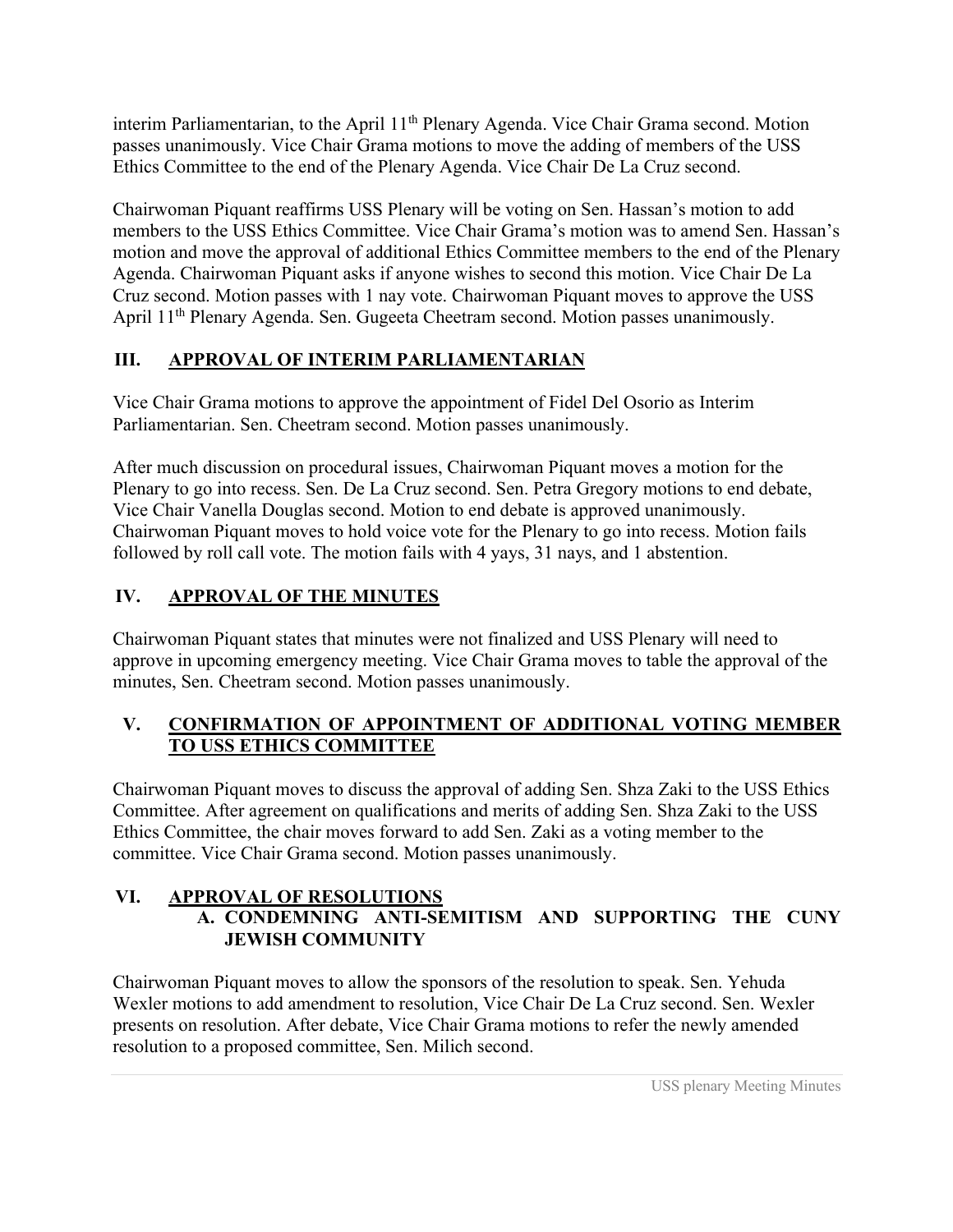After considerable debate both on the nature and substance of the resolution, in addition to procedural matters and subsequent consultations with Interim Parliamentarian Osorio, Sen. Vanella Douglas motions to end debate. Sen. Cheetram second. Motion moves to a roll call vote. Motion fails along 27 yays and 5 nays, with 5 abstentions. Speakers list and debate resumes. Sen. Rivero wishes to motion to keep speakers list allotted time per speaker to one minute. Interim Parliamentarian Osorio clarifies that motion would only pertain to this particular item. Motion passes unanimously. Speakers list closed.

Chairwoman Piquant moves to hold a vote on the Sen. Yehuda Wexler's amendment to the resolution. Motion proceeds to roll call. Motion fails with 9 yays, 1 nay, and 27 abstentions.

Chairwoman Piquant announces we are back to the original resolution. Vice Chair Grama motions to table the resolution to either the Legislative Affairs committee or an ad-hoc committee composed of the members mentioned earlier (see beginning of Section II: Approval of the Agenda). Vice Chair De La Cruz second. Sen. Rivero motions to keep speakers list allotted time per speaker to one minute. Sen. Andrew Berezhansky second. Sen. Rivero's motion passes with 1 nay vote. Chair Piquant moves to roll call vote for Vice Chair Grama's motion to table the resolution. Motion fails 6 yays, 22 nays, and 6 abstentions.

Chairwoman Piquant announces that we are back to debate. USS Legislative Director Jasper Diaz clarifies that we still currently have quorum.

Chairwoman Piquant moves to roll call vote on the approval of the resolution. Motion fails with 1 yay, 19 nays, and 11 abstentions.

## **B. SUPPORTING CUNY'S JEWISH COMMUNITY, WORKING TO BUILD MEANINGFUL MECHANISMS TO END RACISM AND BIGOTRY AND OPPOSING THE IHRA WORKING DEFINITION OF ANTISEMITISM**

Chairwoman Piquant announces that we will be moving to review the resolution. Sen. Petra Gregory motions to approve, Sen. Andrew Berezhansky second. Debate proceeds. Sen. Saaif Alam moves to limit time per speaker on the speakers list to one minute, Vice Chair Grama second. Motion passes unanimously. Speakers list resumes.

Sen. Nerdeen Mohsen motions to end debate, Sen. Alexis Fisher second. Vice Chair Grama calls for a Division of the House. Roll call vote on ending debate proceeds. Motion fails with 25 yays, 6 nays, and 2 abstentions. Discussion continues. After much debate the speakers list finishes and Chairwoman Piquant moves for a roll call vote on the approval of the resolution. Motion fails with 21 yays, 5 nays, and 4 abstentions.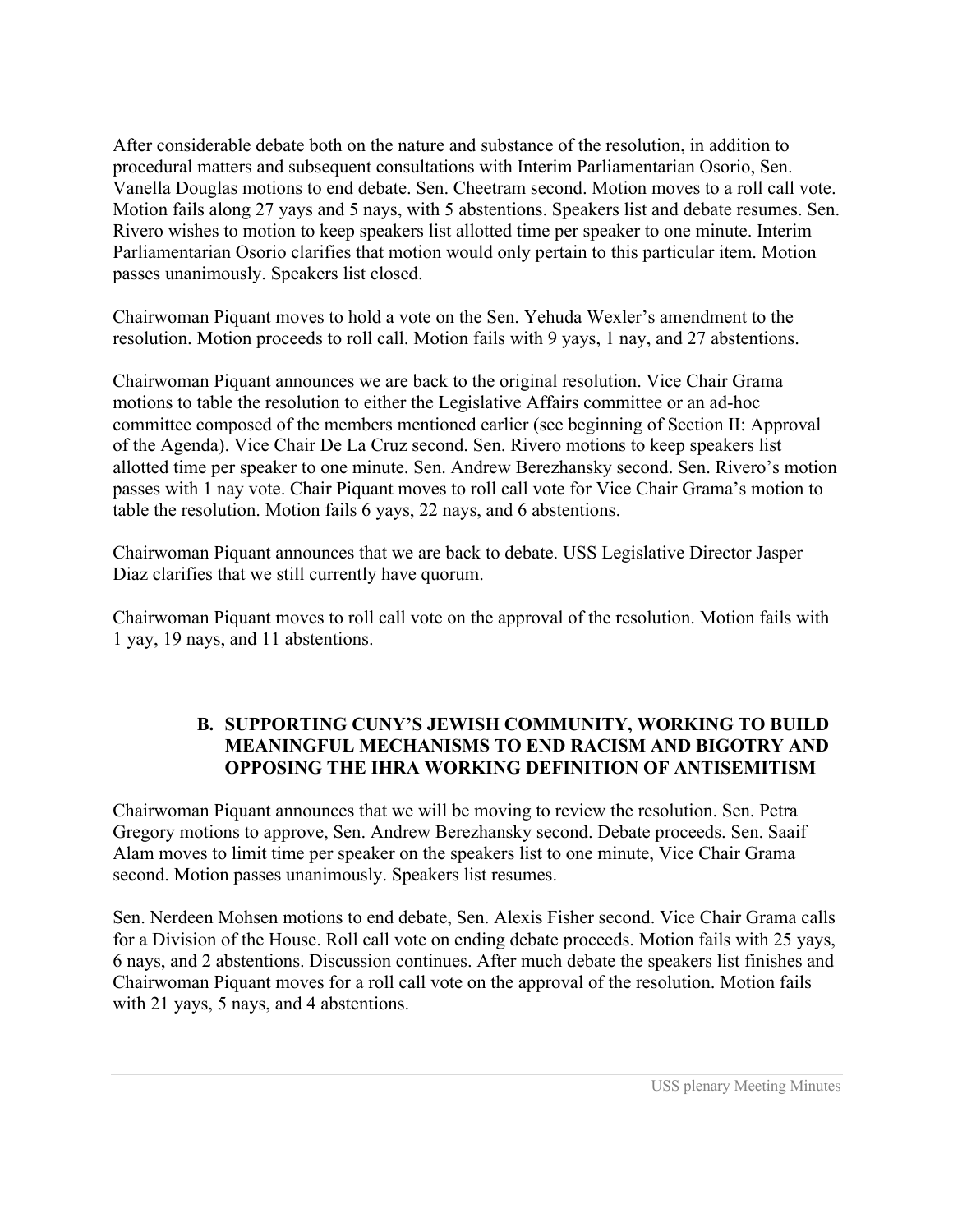## **C. FLEXIBLE GRADING POLICY FOR THE REMAINDER OF THE PANDEMIC**

Chairwoman Piquant yields the floor to Vice Chair Sumana Ali to explain the resolution. Vice Chair Ali provides an overview of the resolution. Vice Chair Grama motions to approve the resolution, Vice Chair Sara Ortiz second. Floor opens up for discussion. Sen. Saaif Alam clarifies that this resolution pertains for the remainder of the pandemic while classes remain virtual until in-person classes resume.

Chairwoman Piquant moves for a vote to approve the resolution. Motion passes unanimously.

## **D. DEMANDING A SAFE VESSEL FOR HUDSON YARDS**

Chairwoman Piquant yields the floor to Vice Chair Sara Ortiz to explain an overview of the resolution. Vice Chair Ortiz provides an overview of the resolution. Vice Chair Grama motions to approve the resolution, Sen. Shawn Abraham second. Floor opens for discussion. Motion passes unanimously.

## **VII. CHAIRPERSON'S REPORT**

Chairwoman Piquant gives report and announces April 25<sup>th</sup> Emergency Plenary to nominate individuals interested in running for Vice Chair of Disability Affairs due to sudden vacancy.

Chairwoman Piquant acknowledges the challenges and importance of self-commitment when it comes to delegates representing their campuses. Importance of understanding out history as an institution and remembering why we are here. Despite the challenges, we stay committed to doing the people's work. Reviews historic achievements during the pandemic of the current state budget session such as three year tuition freeze, \$500 TAP Award increase, and funding to close the TAP Gap in 4 years and for mental health services. Achievements are years in the making and thanks everyone for showing up. At USS we represent all CUNY students. It is ok to disagree but important to stay connect to the moral common good of this organization, for us to commit to doing this work. We are powerful and strong when we are united.

Ins lieu of regular zoom office hours, Chairwoman Piquant encourages delegates to call or text her during that time.